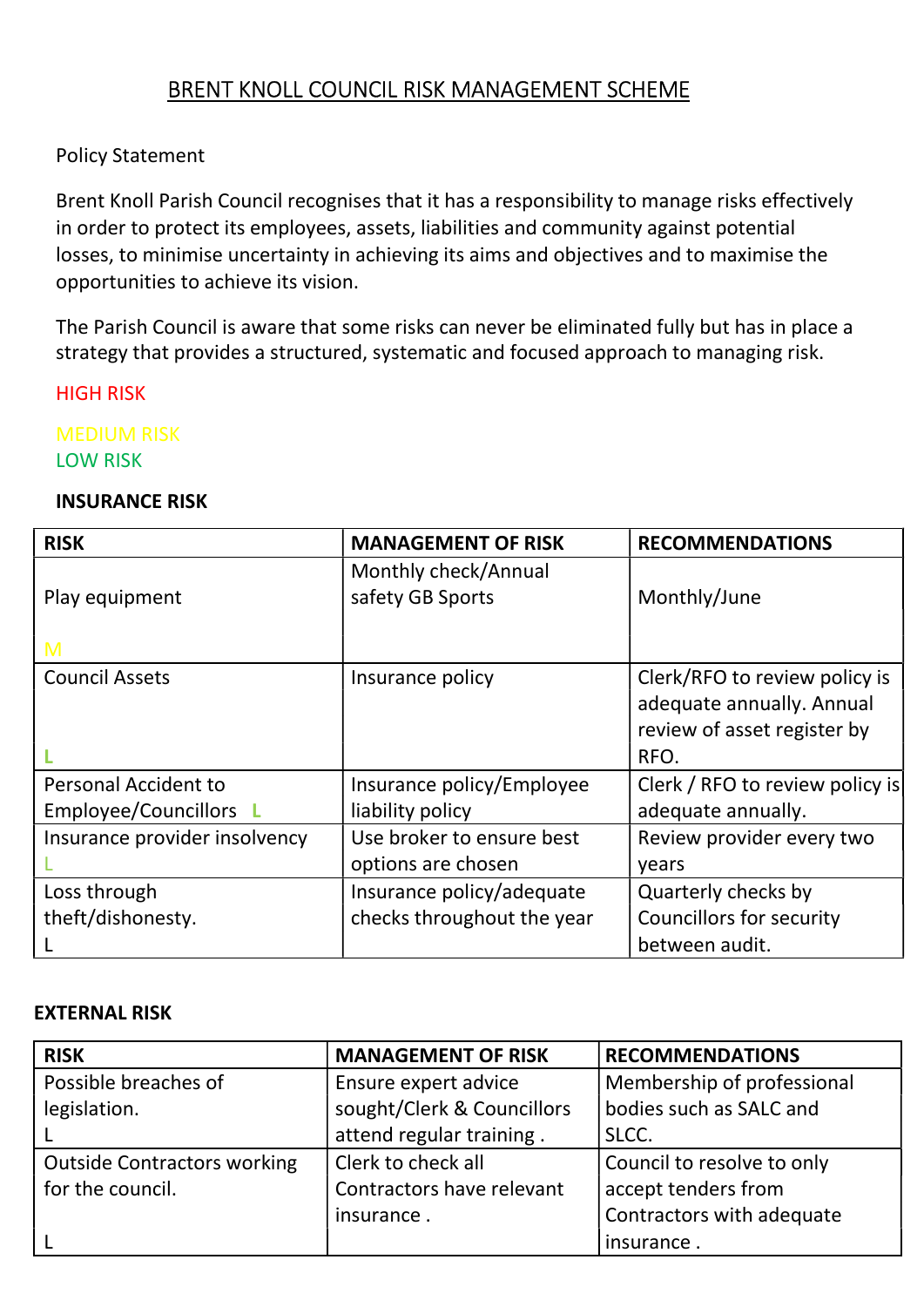#### FINANCIAL RISK

| <b>Business Continuity</b>   | The Council and the             | Put in place a Business            |
|------------------------------|---------------------------------|------------------------------------|
|                              | activities it engages in        | Continuity plan, and review        |
|                              | would be supported              | annually.                          |
|                              | through SALC membership.        |                                    |
|                              |                                 |                                    |
| <b>Financial records</b>     | The Council has adopted         | <b>Review Regulations annually</b> |
|                              | <b>Financial Regulations to</b> | 2020 Adopted                       |
|                              | prevent irregularities.         |                                    |
| Adequate funding / Loss of   | The RFO will provide            | The Council holds reserves         |
| income                       | quarterly budget updates,       | of three months average            |
|                              | and an initial budget           | operating costs, the RFO           |
|                              | proposal, including             | recommends building up to          |
|                              | projected figures for the       | 6 months over time as a            |
|                              | following year at Council       | safeguard to offset risk of        |
|                              | meeting in September. The       | unexpected costs such as an        |
|                              | request for Precept will be     | Election being called.             |
|                              | determined by Council at        |                                    |
|                              | December meeting and            |                                    |
|                              | submitted by RFO to District    |                                    |
|                              | Council.                        |                                    |
| Petty Cash                   | Any cash received is banked     | There is no petty cash float       |
|                              | as soon as possible.            | held.                              |
| Collection of monies owed    | Clerk/RFO is responsible for    | Quarterly checks on                |
| to Council, including vat    | invoicing and collecting        | financial records by a             |
| reclaims                     | monies, and for chasing late    | minimum of two Councillors         |
|                              | payments.                       | in between audits.                 |
| <b>Payment Authorisation</b> | All payments are authorised     | Quarterly checks on                |
|                              | by full Council, and banking    | financial records by a             |
|                              | authorised by two               |                                    |
|                              | Councillors.                    | minimum of two Councillors         |
|                              |                                 | in between audits.                 |
| Payroll/ PAYE                | Clerk is only employee, and     | Quarterly checks on payroll        |
|                              | All paye obligations are met    | records by a minimum of            |
|                              | By Sedgemoor DC                 | two Councillors in between         |
|                              |                                 | audits.                            |
| Grants awarded               | Grants are subject to a full    | Grant Policy to be formed          |
|                              |                                 |                                    |

### COMPLIANCE RISK

| <b>MANAGEMENT OF RISK</b><br><b>RECOMMENDATIONS</b><br><b>RISK</b> |  |
|--------------------------------------------------------------------|--|
|--------------------------------------------------------------------|--|